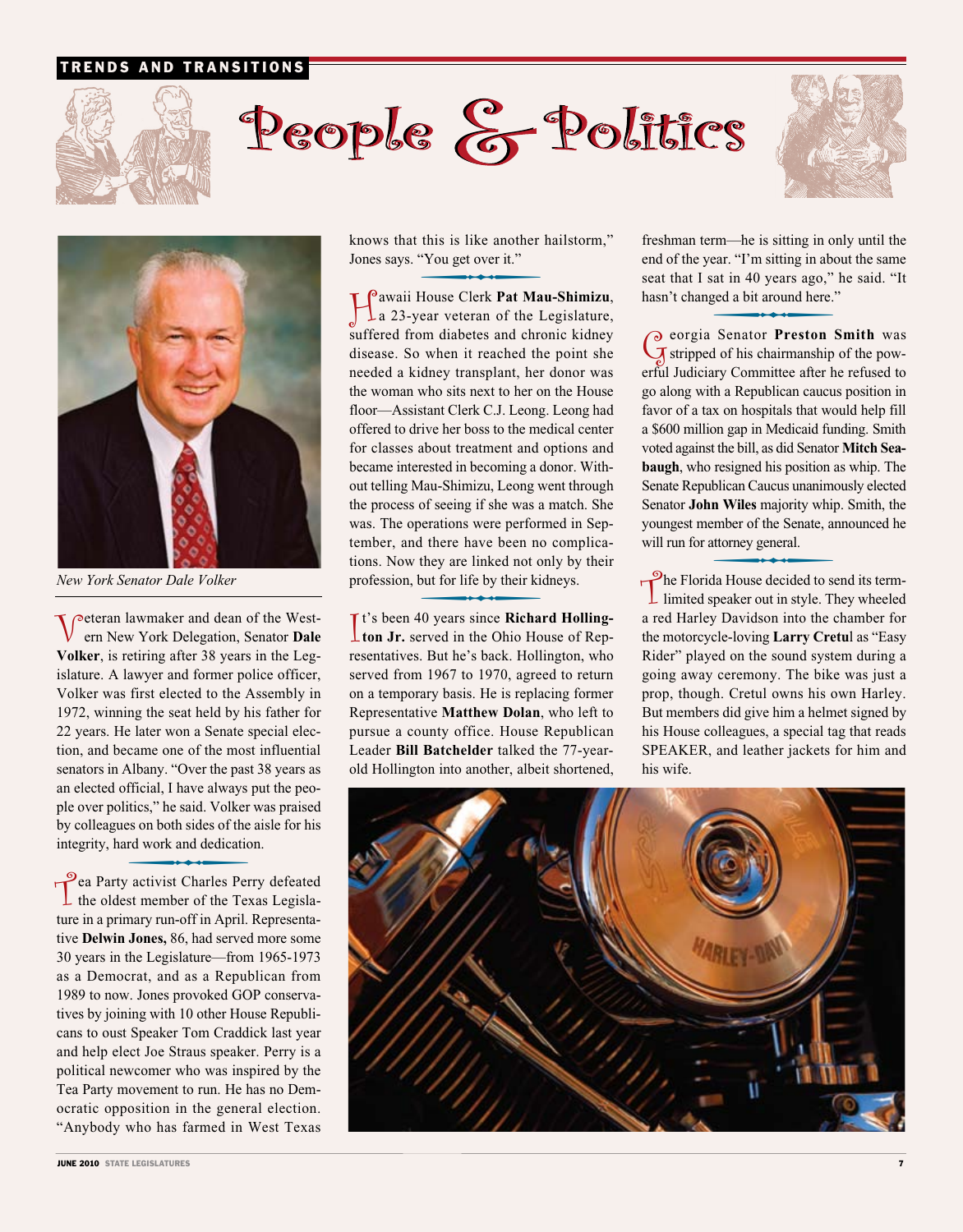#### TRENDS AND TRANSITIONS

## *China Wins!*

The growing trade deficit between the United States and China eliminated or displaced an estimated 2.4 million jobs in America between he growing trade deficit between the United States and China elimi-2001 and 2008, according to a new report from the Economic Policy Institute.

The report, "Unfair China Trade Costs Local Jobs," shows that every state, as well as Washington, D.C., and Puerto Rico, suffered job losses because of the trade imbalance.

California has lost 370,000 jobs, followed by Texas, New York, Illinois and Florida, which all lost more than 100,000 jobs to China. As a share of total state employment, New Hampshire has lost the most, followed by North Carolina, Massachusetts, California and Oregon.

Most jobs have been lost because of the growing imports of computers, electronic equipment and parts.



 $.23\% - 1.44\%$  $.45\% - 1.69\%$  $.70\% - 1.96\%$  $1.97\% - 2.35\%$ 

Source: Economic Policy Institute Briefing Paper #258, "Unfair China Trade Costs Local Jobs," May 23, 2010, page 12. Based on EPI analysis of Census Bureau, International Trade Commission, and U.S. Bureau of Labor Statistics data.

**CHECK OUT** More information on the jobs lost in "Unfair China Trade Costs<br>Local Jobs" at www.ncsl.org/magazine. Local Jobs" at www.ncsl.org/magazine.

## ontrol **Salvia**

In recent years, the drug Salvia divinorum, or Salvia, has gained the attention of state legislators. It's an herb related to n recent years, the drug Salvia divinorum, or Salvia, has mint, and native to parts of Mexico, where it has been used as part of indigenous religious rituals. Common ways of ingesting it include infusing it into a tea, smoking dried leaves and chewing it.

In the United States, the use of Salvia is most common among 18- to 25-year-olds and to a much lesser extent among younger adolescents. The psychoactive effects of Salvia are hallucinogenic and vary based on the method of ingestion. For example, smoking Salvia can lead to strong, instantaneous effects, whereas chewing it or drinking tea can lead to longer lasting, but milder, reactions. Some common effects include uncontrollable laughter, visions, feelings of sadness and loss of physical coordination.

So far, there has been limited study into the long-term effects of Salvia, its potential for addiction or abuse, or its potential medicinal benefits. Initial studies have found that, since Salvia increases dopamine levels in the brain, it contains the potential to be addictive. Other studies, though, have found that Salvia may have some medicinal value in treating gastrointestinal disorders.

No federal laws control or regulate the distribution of Salvia. Since 2006, lawmakers in 20 states, however, have passed laws ranging from banning anyone from selling it to minors to outlawing it entirely. Several states have classified Salvia as a Schedule 1 substance, modeled after the federal Controlled Substances Act, where Schedule 1 substances are considered to have a high potential for dependency and no accepted medical use.

#### **STATES WITH SALVIA LAWS** California Delaware Florida Illinois Kansas Kentucky Louisiana Maine Maryland Mississippi Missouri Nebraska North Carolina North Dakota Ohio Oklahoma South Dakota Tennessee West Virginia Wisconsin

CHECK OUT state laws dealing with salvia at www.ncsl.org/ magazine.